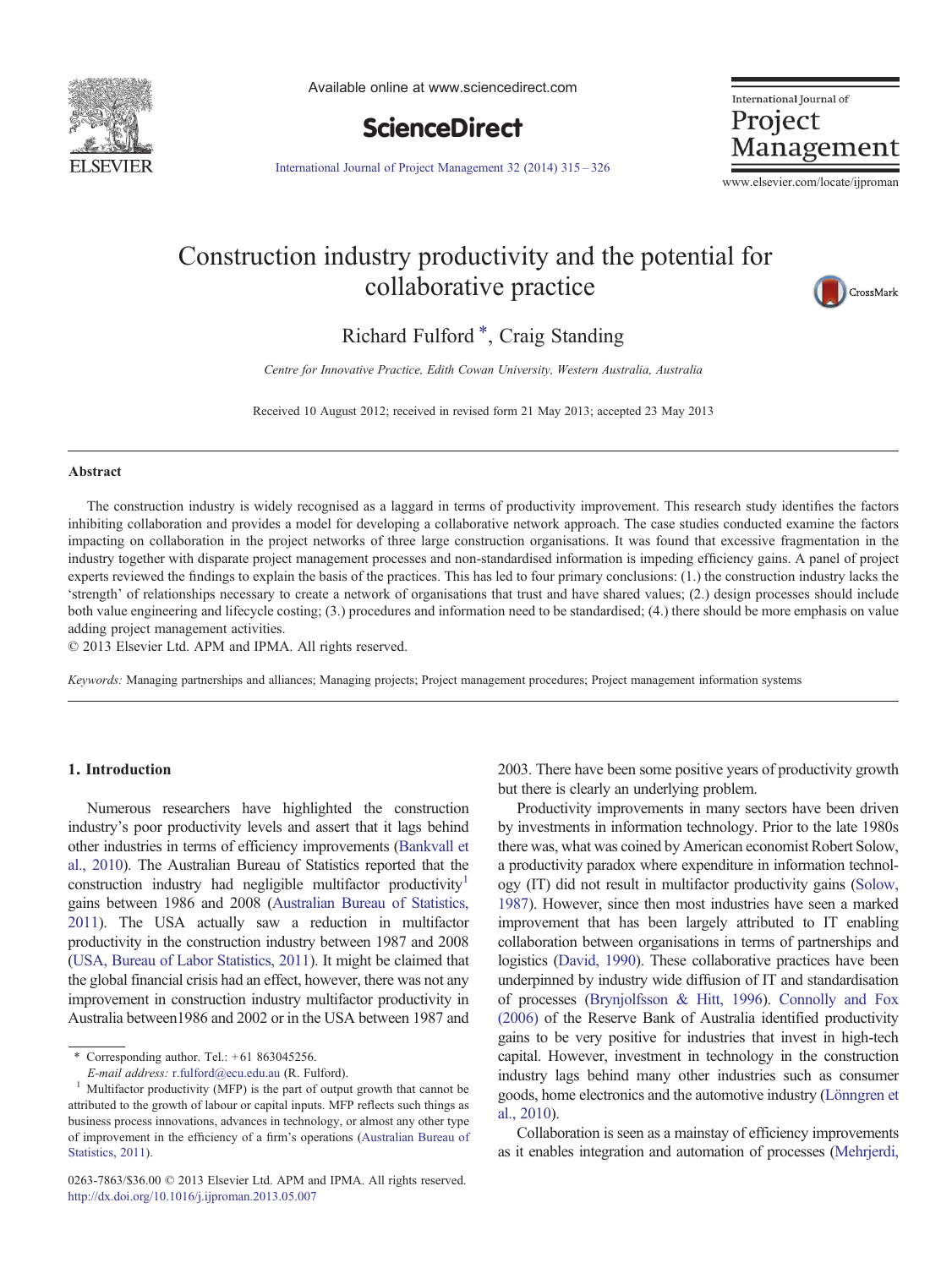[2009\)](#page--1-0). A study by AMA Research demonstrated that collaboration can improve profits for all supply chain partners by as much as 3% ([Attaran and Attaran, 2007](#page--1-0)). Collaborative partnerships can also improve product design.

There have been few studies concerning collaboration in the industry [\(Xie et al., 2010](#page--1-0)). This study takes an explorative view of the processes that underpin the relationships in the construction industry to ascertain how collaboration occurs and identifies factors inhibiting productivity improvements. The objective of this study is to identify factors inhibiting collaboration and to determine how collaboration might be improved in the construction industry. The interpretive study has its basis in supply chain management. Supply chain management theory is used to establish a backdrop to the study and position data. Three very large organisations that are undertaking extensive constructions participated in the study. The findings from the organisations were discussed with a panel of project experts to clarify the rationale for industry practice and pinpoint areas that might be improved. The research is significant to both academia and practice as it directly addresses the manner of collaboration and marshals the contribution of other recent research. The findings are particularly relevant to practice as productivity improvement is the foundation of macroeconomic progress and Australia is heavily reliant upon the construction industry.

Since the 1990s there has been much interest in understanding the deficiencies and identifying solutions that enhance the coordination of both subcontractors and suppliers in the construction SC ([Segerstedt and Olofsson, 2010](#page--1-0)) and considerable research has already been undertaken in this area [\(Zou, 2009\)](#page--1-0). The research has been addressed from many perspectives: logistics, purchasing, transportation, operations management, marketing and R&D [\(Arlbjørn et al., 2011\)](#page--1-0). There is however a lack of research concerning collaboration [\(Crespin-Mazet and Ghauri,](#page--1-0) [2007](#page--1-0)). This research addresses this shortfall by identifying areas of wasteful practice and the potential for improvements in collaboration.

A review of the extant literature determined a pre-scientific stage of research [\(Cresswell, 1994](#page--1-0)) and therefore the study is explorative. The research has two questions: (1.) Identify the factors inhibiting collaboration within the construction industry (2.) How can collaboration be improved in the construction industry? These research questions were further decomposed to interview questions related to the key issues found from the literature, in particular fragmentation, relationships and small and medium enterprise issues. A qualitative case study approach has been utilised as it is an appropriate instrument for exploratory research that seeks to answer 'how' and 'what' type questions ([Yin, 2003](#page--1-0)). Supply chain theory is used to identify the nuances of construction collaboration and has been utilised in this study as a basis for an interview guide to understand organisations' collaborative practices and information requirements.

The following summarises the extant literature concerning construction supply chain management (SCM) and collaborative project management practices. The research design is described and the practices of three major construction organisations explained. An expert panel explication of construction project management process is also presented. Findings are discussed and conclusions drawn. The paper concludes with implications and the potential for future research.

#### 2. Collaboration and construction project practices

There has been some increase in collaboration in the construction industry, but there are many challenges and complexities still to overcome [\(Dietrich et al., 2010](#page--1-0)). These can be grouped around 1) fragmentation in the construction industry ([Dainty et al., 2001; Froese et al., 1997; Love et al., 2002\)](#page--1-0), 2) the large number of small enterprises in the supply chain [\(Hadaya](#page--1-0) [and Pellerin, 2010; Lönngren et al., 2010\)](#page--1-0) 3) differences between manufacturing and construction supply chains and 4) the nature of relationships in the industry ([Bankvall et al., 2010\)](#page--1-0).

#### 2.1. Fragmentation in the supply chain

Construction is defined by [Eccles \(1981\)](#page--1-0) as the erection, maintenance, and repair of immobile structures, the demolition of existing structures, and land development. The market of the construction company is mostly local and highly volatile ([Segerstedt and Olofsson, 2010\)](#page--1-0) with subcontractors supplying 90% of labour and materials ([Hartmann and Caerteling, 2010](#page--1-0)). Increasing complexity and competition in the industry mean that a construction company can no longer be managed as a separate entity ([Zou, 2009\)](#page--1-0). [Bankvall et al,. \(2010\)](#page--1-0) advocate a holistic view that recognises the interdependence of the components in the supply chain (SC).

A SC is a collection of trading partners that are connected through financial, information, and product/service flows ([Fugate](#page--1-0) [et al., 2006](#page--1-0)). Improved management of the processes that underpin a SC such as demand, design, material requirements planning, product delivery and subcontractor management have significant potential for improvement in the industry [\(Zou, 2009\)](#page--1-0). [Mentzer et](#page--1-0) [al. \(2001\)](#page--1-0) defines supply chain management (SCM) as a "systemic coordination of the traditional business functions and tactics across these business functions within a particular organisation and across businesses within the SC for the purposes of improving the long-term performance of the individual organisations and the SC as a whole" (p.22). Clearly, information technology is a key enabler of supply chain integration. Information sharing is a key benefit of IT use including strategic, tactical and operational information and data. This can lead to cost reductions due to more accurate inventory levels and logistical improvements [\(Nath and](#page--1-0) [Standing, 2010](#page--1-0)).

### 2.2. Small enterprises

When a construction project commences available subcontractors with the requisite skills are assigned. [Benjaoran \(2009\)](#page--1-0) found that the majority of these organisations are SMEs and that they often employ local subcontractors for trade skills and physical labour. Small businesses tend to lack collaboration capability, since they do not have the resources to invest in systems to support collaboration, nor do they evaluate effectively their collaboration practices ([Love et al., 2002\)](#page--1-0).